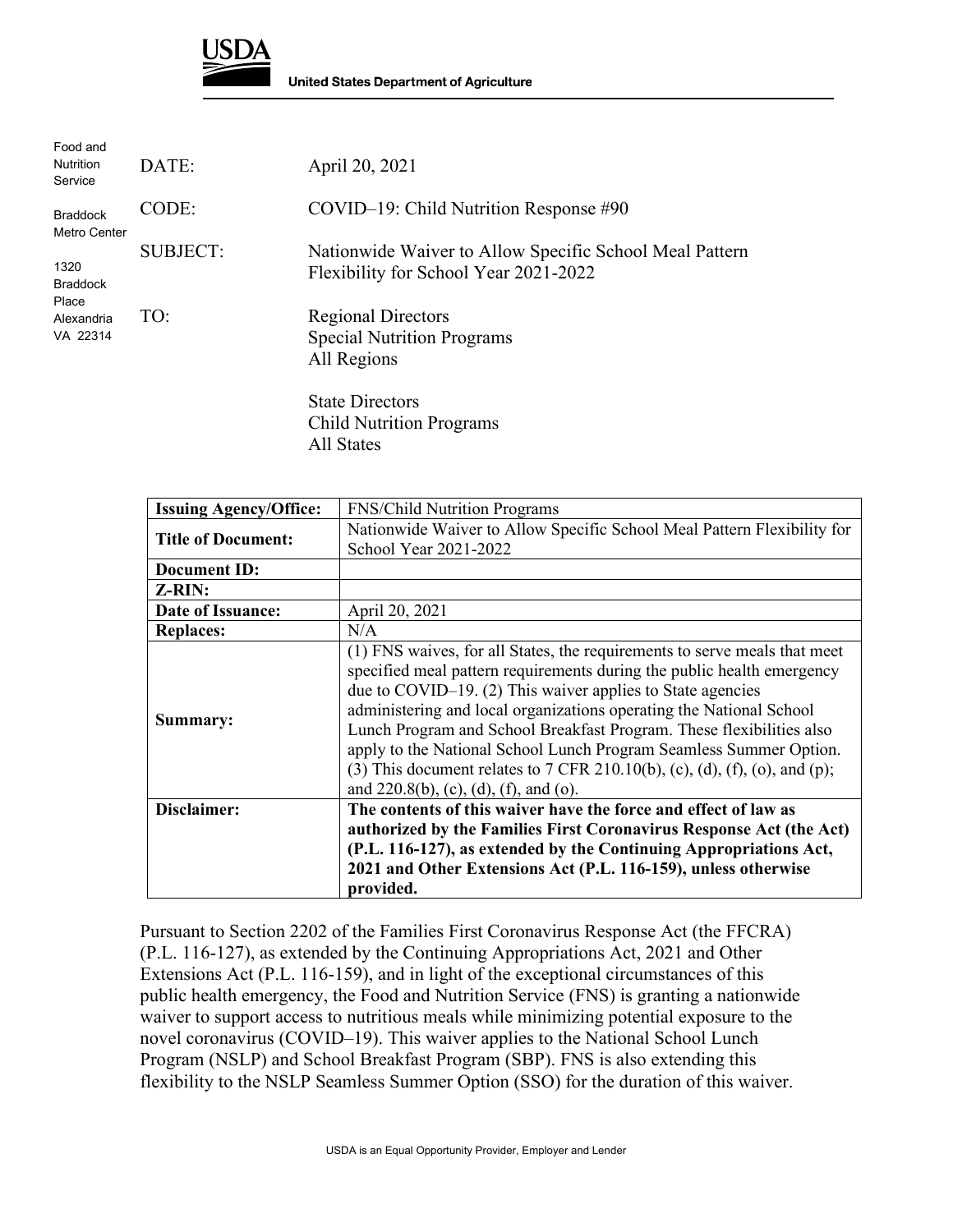Section 2202 of the FFCRA permits the Secretary of Agriculture to establish a waiver for all States for the purposes of providing meals under the Child Nutrition Programs, with appropriate safety measures, as determined by the Secretary. Consistent with Section 2202 of the FFCRA, this approval applies automatically to all States that elect to use it, without further application. If the State agency elects to implement these flexibilities, it must notify its respective FNS Regional Office, which will acknowledge receipt. With the exception of the sodium requirements, local program operators must request waivers from their State agency, as described below.

Under program regulations at 7 CFR 210.10(b), (c), (f), (o), and (p); and 220.8(b), (c), (f), and (o), NSLP and SBP meals must meet certain meal pattern requirements. Further, regulations at  $7 \text{ CFR } 210.10(c)$  and  $(d)(1)(i)$ , and  $220.8(c)$  and  $(d)$ , require schools to offer students a variety (at least two different options) of fluid milk, and that low-fat milk must be unflavored. However, FNS recognizes that, in this public health emergency, meal pattern flexibility is necessary to ensure the provision of meals in a safe manner. In addition, program regulations at 7 CFR 210.10(c) and 220.8(c) require schools to plan menus and offer food components to students in specific age/grade group combinations of grades K-5, grades 6-8, and grades 9-12. This waiver is for the purpose of appropriate safety measures by supporting alternative meal service models and social distancing in the new school year. FNS expects schools to meet the meal standards to the best of their ability, but recognizes that, in some situations, it might not be possible to meet every component of the meal pattern requirements. Given the challenges when employing appropriate safety measures for COVID–19, including serving meals outside the cafeteria and using different age/grade group combinations or one age/grade group, this waiver allows States to grant requests from program operators for the flexibilities listed below.

FNS is committed to supporting schools in serving the most nutritious meals possible as they transition back to normal school meal program operations during the upcoming school year. We expect that the flexibilities provided for this school year will only be utilized as needed, and that schools will seek to meet the meal pattern requirements to the greatest extent possible. In support of that goal, FNS will focus its technical assistance resources on the specific challenges schools face during this transition period.

Therefore, for all States, FNS is establishing a waiver of the NSLP and SBP requirements below. FNS also extends these flexibilities to SSO for the duration of this waiver.

- That menus meet the dietary specification for sodium, at  $7 \text{ CFR } 210.10(b)$ , (c), and (f); and 220.8(b), (c), and (f);
- That all grains offered be whole grain-rich, at  $7 \text{ CFR } 210.10(c)$ ; and  $220.8(c)$ ;
- That, for pre-schoolers, at least one serving per day, across all eating occasions, must be whole grain-rich, at  $7 \text{ CFR } 210.10(o)(3)$  and (p); and  $220.8(o)$ ;
- To offer a variety of vegetables from the vegetable subgroups, at 7 CFR 210.10 (c) and 220.8(c);
- To offer a variety (at least two different options) of fluid milk, at 7 CFR  $210.10(d)(1)(i)$  and  $220.8(d)$ ;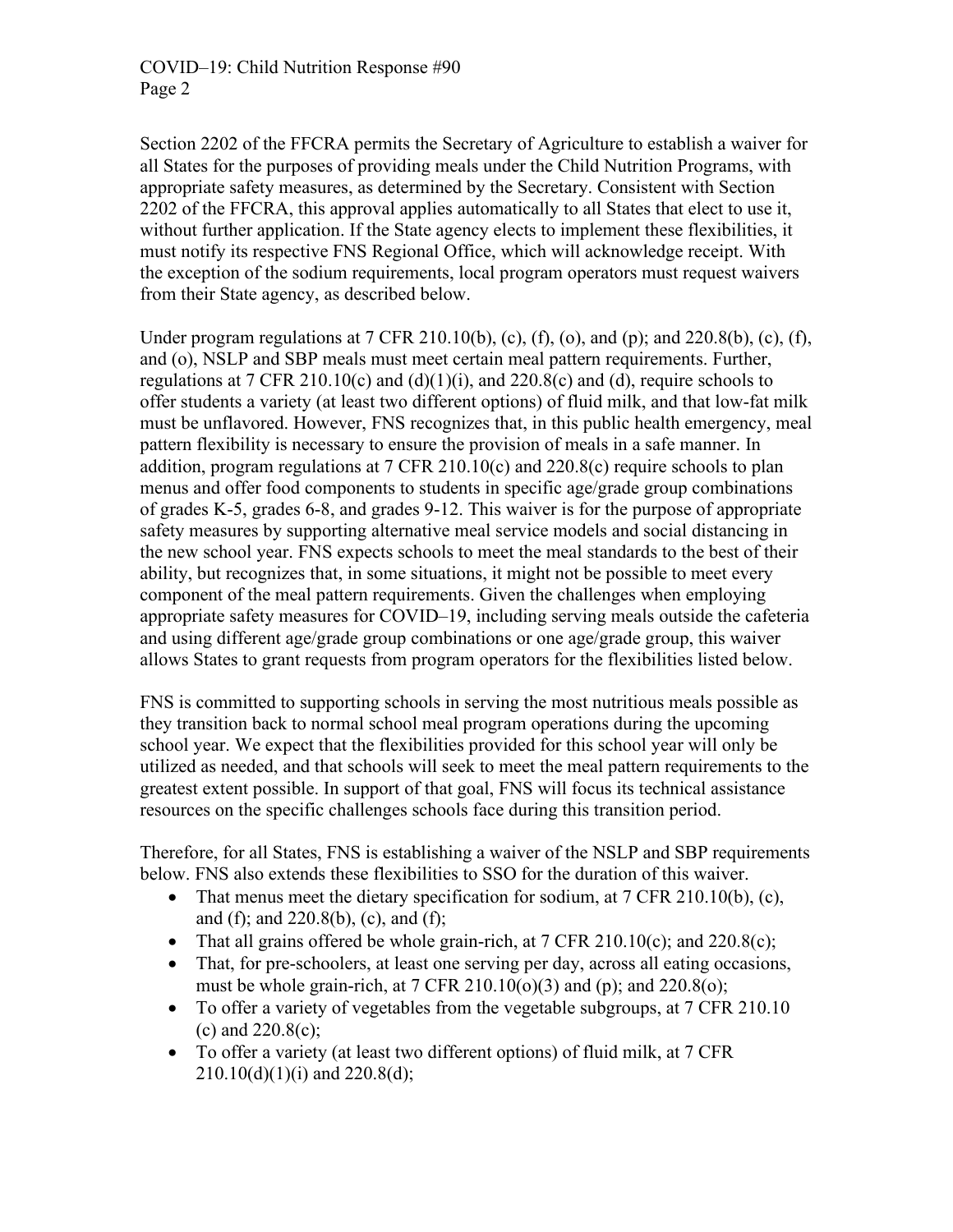## COVID–19: Child Nutrition Response #90 Page 3

- That low-fat milk must be unflavored, at  $7 \text{ CFR } 210.10(c)$  and  $(d)(1)(i)$ , and 220.8(c) and (d); and
- To plan menus and offer food components for specified age/grade groups in the stated combinations, at  $7 \text{ CFR } 210.10(c)$  and  $220.8(c)$ .

All other meal pattern requirements remain in effect. This waiver is effective October 1, 2021, and remains in effect until June 30, 2022. State agencies must elect to be subject to the school year 2021-2022 meal pattern flexibilities in order to use them. State agencies should inform local program operators of the availability of this waiver as quickly as possible,<sup>[1](#page-2-0)</sup> and work in partnership with them to determine if this waiver is necessary to ensure access to nutritious meals.

In order to participate under the flexibilities for sodium, whole grains, vegetable subgroups, milk variety, low-fat flavored milk, and the age/grade groups, local program operators must contact the State agency for approval to use this waiver and provide the State agency any necessary information to complete the report requirements discussed below. The State agency must consider approval of this waiver for whole grains, vegetable subgroups, milk variety, low-fat flavored milk, and the age/grade groups on a case-by-case basis. For sodium, State agencies should allow all local program operators to implement sodium flexibilities because, due to COVID–19 safety concerns, many schools are relying on grab-and-go or shelf-stable foods that are pre-packaged, many which are higher in sodium than the foods that were typically used by schools prior to COVID–19. State agencies must report to the FNS Regional Office regarding these flexibilities. When reviewing requests from local program operators, the State agency should consider requests that are targeted and justified with a demonstrated need, based on plans to support access to nutritious meals while minimizing potential exposure to COVID–19.

FNS offers these meal pattern flexibilities to support a successful reopening of schools in school year 2021-2022. To ensure the safety of students, families, and school food service professionals, schools may continue to use alternative meal service models to support social distancing in the new school year. FNS recognizes that meeting the meal pattern requirements can be challenging when serving meals outside the cafeteria. However, FNS also appreciates the importance of offering age-appropriate meals and meeting other meal pattern requirements, and expects that operators look to other alternatives prior to utilizing these flexibilities. FNS expects and strongly encourages program operators to maintain and meet the nutrition standards for each program to the greatest extent possible. Federal procurement regulations continue to apply. As a reminder, procurement regulations permit an exception at 2 CFR 200.320(c)(3), for noncompetitive proposals when there is a public emergency that will not permit a delay.

<span id="page-2-0"></span> $<sup>1</sup>$  The burden associated with the requirement to elect Nationwide Waiver participation will be included in</sup> an upcoming change request to OMB Control #0584-0654.